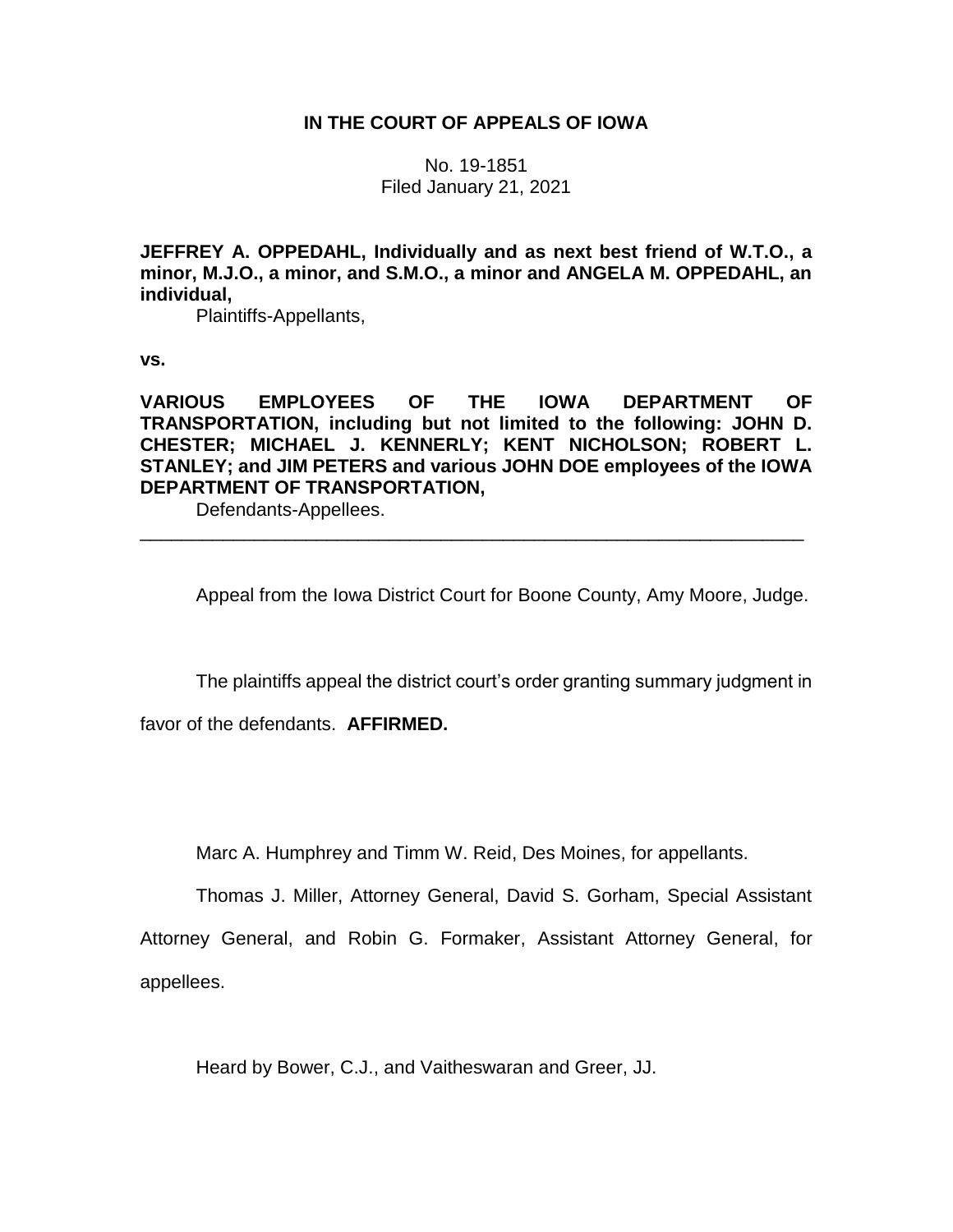## **VAITHESWARAN, Judge.**

 $\overline{a}$ 

Jeffery Oppedahl worked for the Iowa Department of Transportation (DOT) as "soils party chief," a job that required him to drill for soil samples. Oppedahl was severely injured while operating a truck-mounted drill and auger on a platform located approximately eighteen inches from the drilling mechanism.<sup>1</sup> Oppedahl, individually and on behalf of his wife and minor children (collectively, Oppedahl) sued DOT employees John Chester, Robert Stanley, Kent Nicholson, Michael Kennerly, and Jim Peters.<sup>2</sup> He alleged co-employee gross negligence pursuant to Iowa Code section 85.20(2) (2017).

The co-employee negligence claim survived the defendants' motion to dismiss. The defendants followed up with a summary judgment motion, which the district court granted. Oppedahl appealed.

Summary judgment is appropriate when "the pleadings, depositions, answers to interrogatories, and admissions on file, together with the affidavits, if any, show that there is no genuine issue as to any material fact and that the moving party is entitled to a judgment as a matter of law." Iowa R. Civ. P. 1.981(3). Our

<sup>&</sup>lt;sup>1</sup> "An auger is a long tube with a helical steel outcropping used to drill holes, similar to a screw or drill bit." *Oppedahl v*. *Mobile Drill Int'l*, *Inc*., 899 F.3d 505, 507 n.1 (8th Cir. 2018).

<sup>2</sup> Oppedahl also sued the State of Iowa and the DOT under a "dual capacity doctrine." The district court granted the defendants' motion to dismiss that claim, reasoning:

Negligence under the dual capacity doctrine as a means to circumvent the exclusivity of the rights and remedies provided by the Iowa Workers' compensation system is not just a new cause of action, it is one the Iowa Supreme Court has specifically rejected. *See Jansen v*. *Harmon*, 164 N.W.2d 323, 327–30 (Iowa 1969); *Reedy v*. *White Consol*. *Industries*, *Inc*., 503 N.W.2d 601, 603 (Iowa 1993).

Oppedahl does not appeal the dismissal of the claim.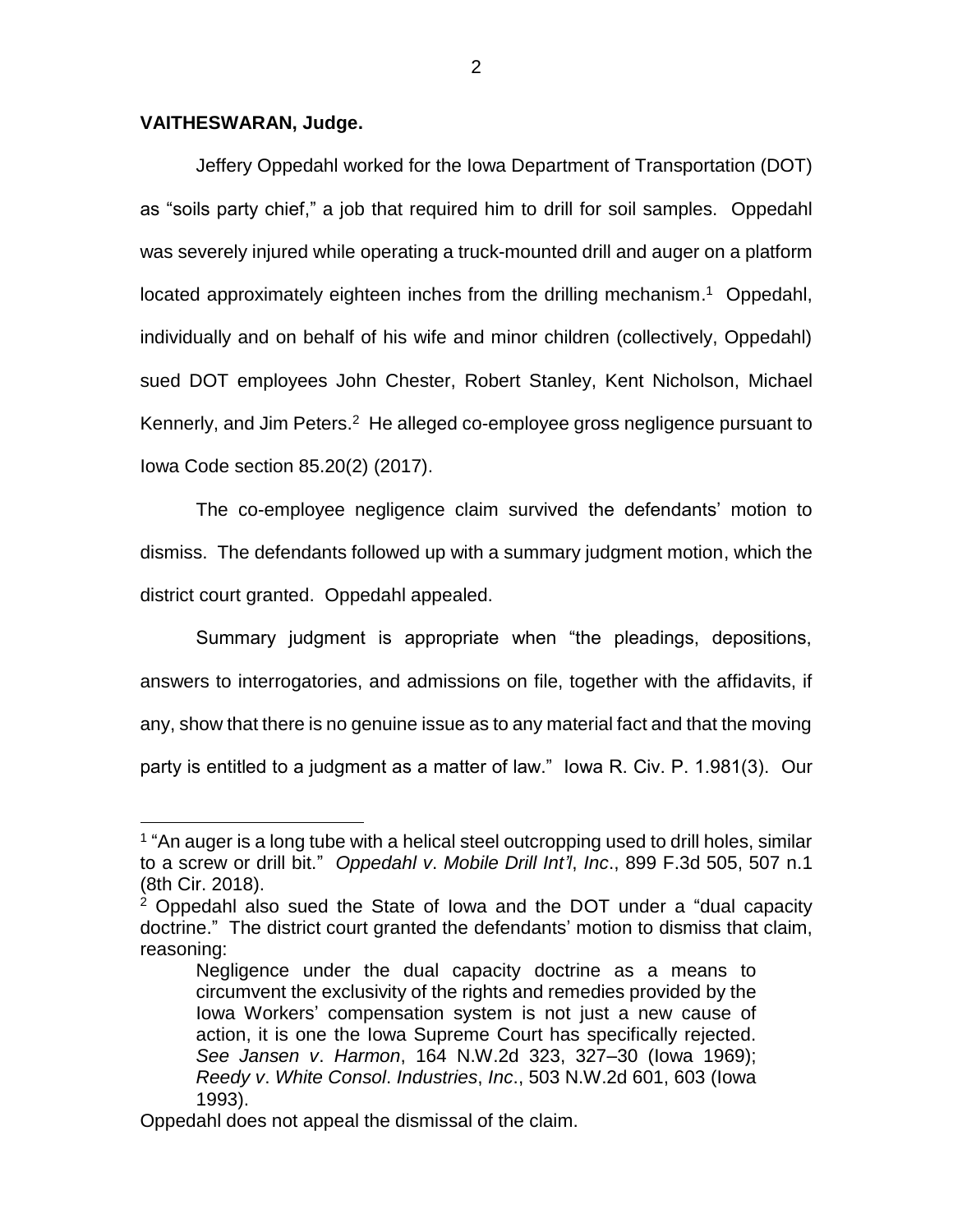review is for correction of errors at law. *See Barker v*. *Capotosto*, 875 N.W.2d 157, 161 (Iowa 2016).

Generally, the State's workers' compensation system is the exclusive remedy against an employer and another employee for workplace injuries. *See* Iowa Code § 85.20. An exception to that rule exists when the injury is "caused by the other employee's gross negligence amounting to such lack of care as to amount to wanton neglect for the safety of another." *Id.* § 85.20(2). The exception is "a narrow one." *Walker v. Mlakar*, 489 N.W.2d 401, 405 (Iowa 1992). "[W]hen compared to simple negligence, adding the requirement of wantonness severely restrict[s] the application of section 85.20." *Dudley v. Ellis,* 486 N.W.2d 281, 283 (Iowa 1992). To prevail, the plaintiff must prove: "(1) knowledge of the peril to be apprehended; (2) knowledge that injury is a probable, as opposed to a possible, result of the danger; and (3) a conscious failure to avoid the peril." *Thompson v*. *Bohlken*, 312 N.W.2d 501, 505 (Iowa 1981). We will focus on the second element. *See Whitacre v*. *Brown*, No. 11-0088, 2011 WL 4950183, at \*4 (Iowa Ct. App. Oct. 19, 2011) (finding it necessary to address only one of the three elements).

The second element "is usually determinative because it is exceptionally difficult for plaintiffs to prove that a defendant had the requisite knowledge an injury was probable, rather than possible, under the circumstances." *Lancial v*. *Burrell*, No. 20-0136, 2020 WL 5650616, at \*2 (Iowa Ct. App. Sept. 23, 2020). The element "requires more than a showing of the defendant's actual or constructive knowledge of the 'actuarial foreseeability—even certainty—that "accidents will happen."'" *Alden v. Genie Indus.*, 475 N.W.2d 1, 2 (Iowa 1991) (quoting *Henrich v*. *Lorenz*, 448 N.W.2d 327, 334 n.3 (Iowa 1989)). "To satisfy element two of the *Thompson*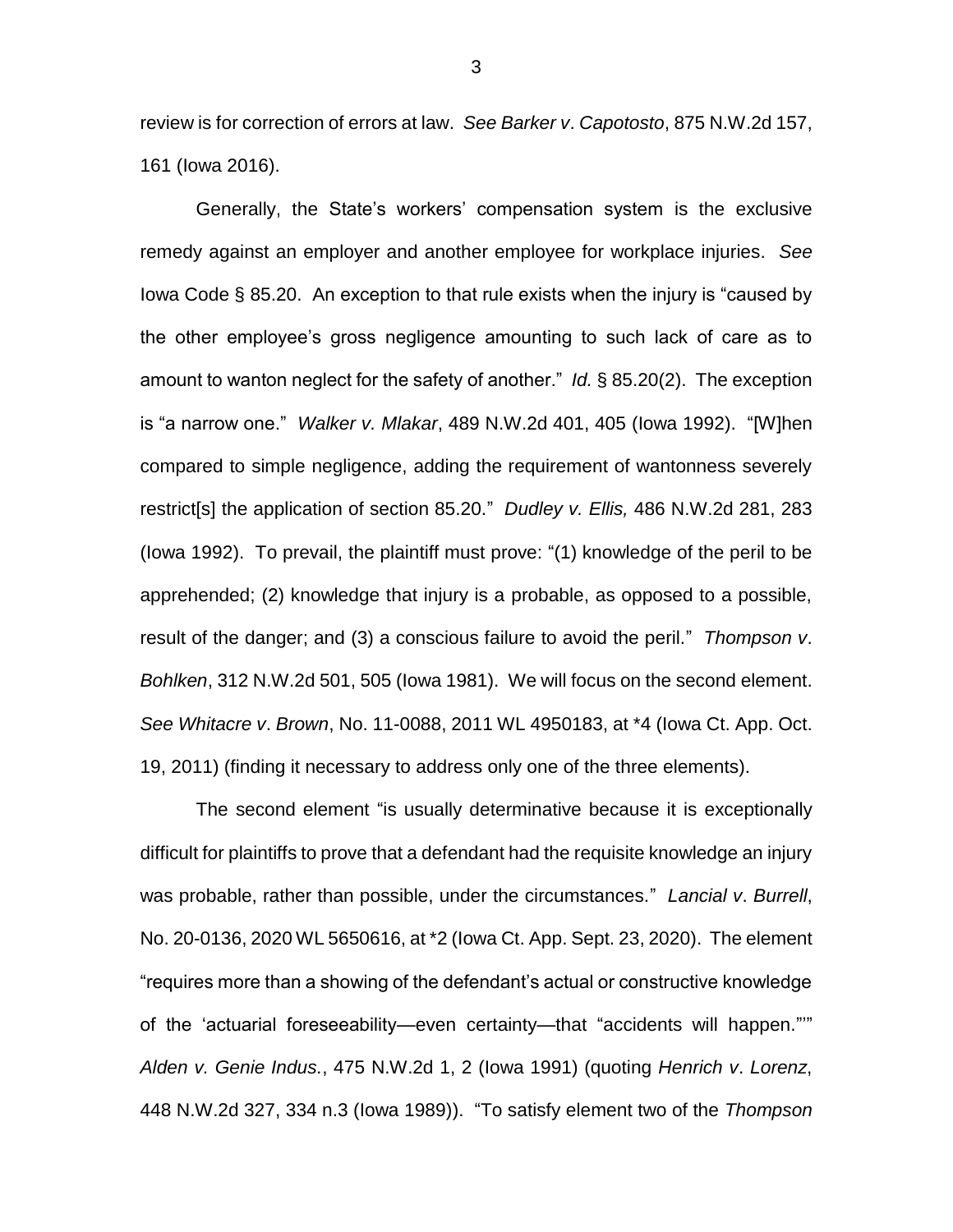test, the plaintiff must show not only the existence of a zone of imminent danger, but that the defendant knew or should have known that their conduct caused the plaintiff to be in that zone." *Id.* at 3.

Assuming without deciding there was a genuine issue of material fact as to whether the area immediately surrounding the auger was "a zone of imminent danger," we discern no genuine issue of material fact on the question of whether the defendants knew or should have known that their conduct on the date of the accident caused Oppedahl to be in that zone. The operative two words on that score are "their conduct." It is undisputed that none of the named defendants were at the job site when Oppedahl was injured and none had personal knowledge of the nature or circumstances surrounding the accident. Indeed, four of the five employees were far removed from the day-to-day activities of the drillers.

Kennerly was the director of the DOT's design bureau, previously referred to as the office of design. He was four levels above Oppedahl and attested that he "did not spend time in the field with those gathering soils samples" and "did not know [Oppedahl] personally." He summarized the history of accidents involving the auger system as follows:

There had been an accident in 1997 involving [a] DOT employee . . . when he got too close to the auger while gathering soil samples. This was before my time in the Office of Design. There was also an accident in 2006 when an employee . . . reached into a running auger to clean it with his hands. Those two incidents resulted in fractures to my understanding. Going back almost three decades, I also understand there had been less serious incidents when employees reached into a running auger and became cut from a burr on the auger flights or injured a finger. Prior accidents involved employees reaching into augers by hand or obtaining soil samples too close to the rotating auger. I am aware of no accident with a rotating auger involving a driller who has remained at the controls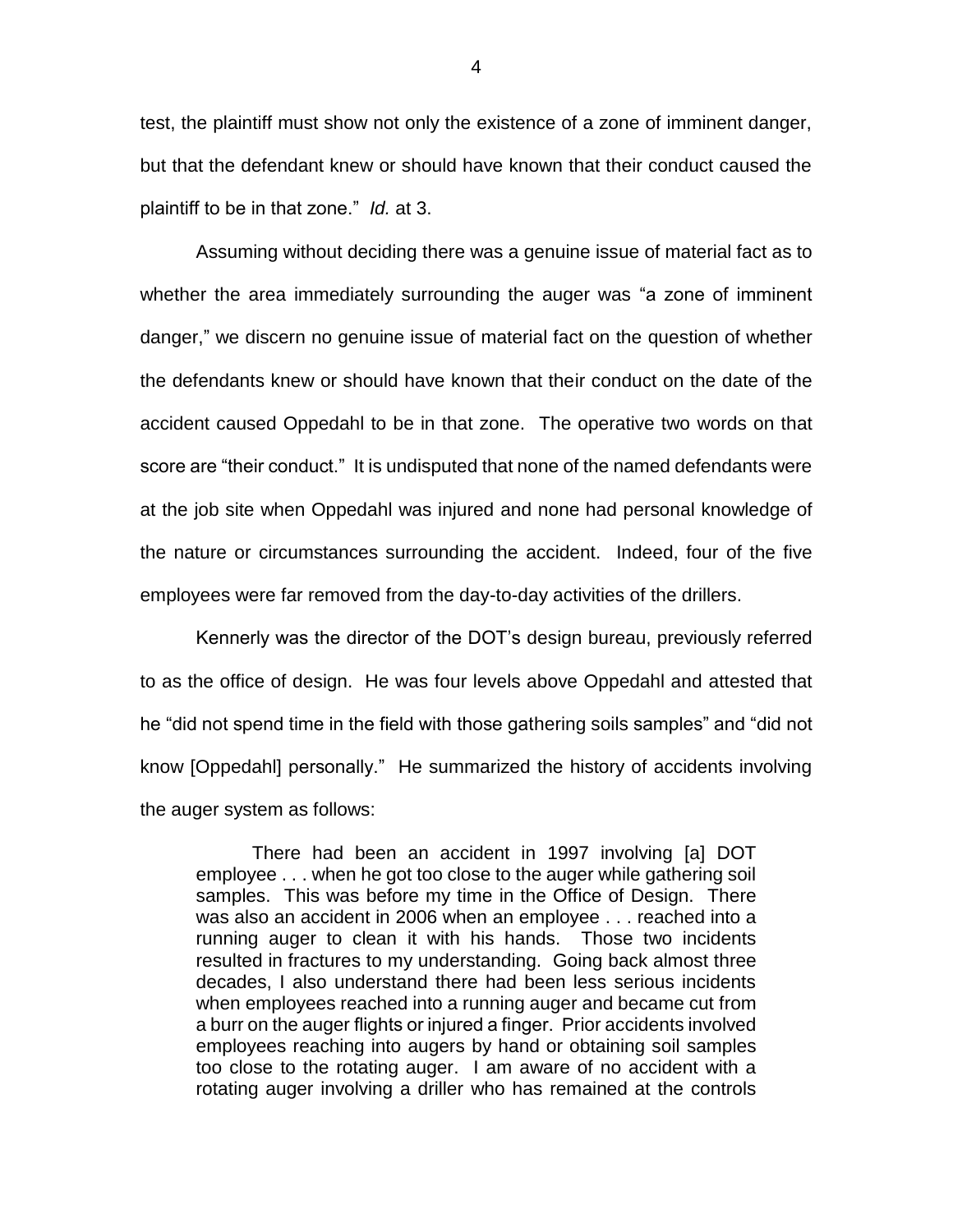upon the operator's platform, as he or she should, during drilling operations.

Kennerly further attested that, of the over 900 average borings per year in the four calendar years preceding Oppedahl's accident, he was "aware of no injuries or accidents during that period with a rotating auger."

Nicholson worked in the survey and geotechnical side of the design bureau as assistant director of DOT's office of design. Kennerly was his immediate supervisor. Nicholson was three levels above Oppedahl, supervising Stanley, who supervised Chester, who supervised Oppedahl. Nicholson testified by deposition that he "didn't have a lot of regular day-to-day interaction with" the "work activities" of soils party crews.

Peters was the team leader for employee health and safety. He testified by deposition that he "wasn't familiar with" the truck-mounted auger operation until, at some point before the accident, he was asked to perform a "walk around" of the truck. He questioned Chester about whether safety guarding was needed around the auger and was told it would not work because employees "needed access to the auger either to clean off mud or add another section." Because Peters "didn't know enough" about the use of augers in this context, he did not "push the issue." In any event, he stated he had no authority to stop or modify the operation of the truck-mounted auger drill system. And he "had no supervisory authority over . . . Oppedahl." In his words, "I never gave Mr. Oppedahl any order or direction as to how he was supposed to go about operating the drill and auger system on" the date of the accident.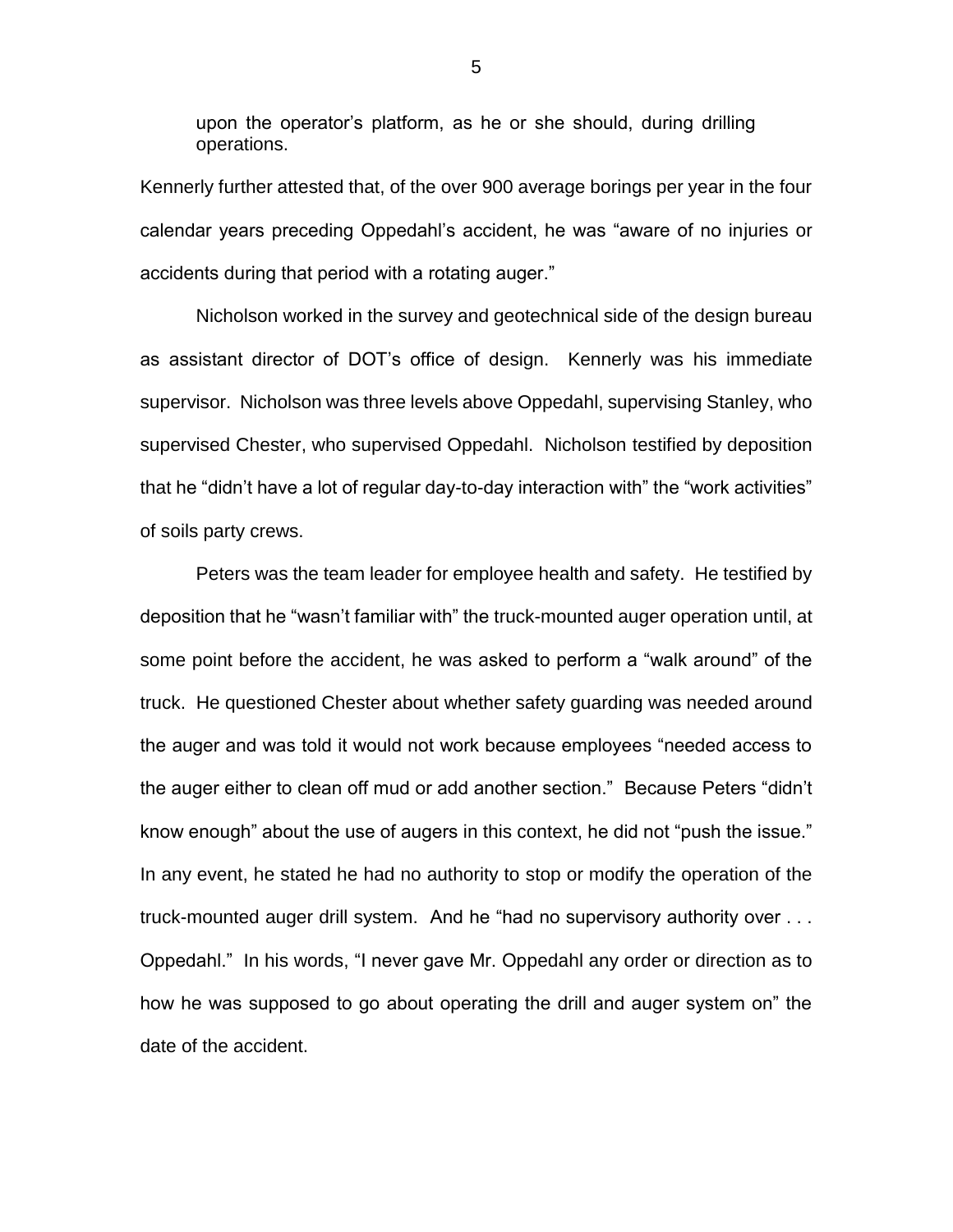Stanley was the soils design engineer in the soils design section of the office of design. As noted, he supervised Chester. He attested that he "would have signed off on performance reviews of . . . Oppedahl which had been written by his supervisor, . . . Chester" but "[i]t was not a usual part of [his] work . . . to go out and be with the drillers when they were drilling." He did not personally train individual drillers. Like Peters, Stanley stated he "did not give Mr. Oppedahl any order or instruction regarding his operation of the drill unit on" the date of the accident.

Chester was the "soils party supervisor" and Oppedahl's immediate supervisor. He attested to "personally drill[ing] approximately 14,000 borings using equipment built and designed like the Mobile Drill B-47 model Mr. Oppedahl was using." That meant he

ran drill rigs on many, many occasions without any auger guard or interlocking auger cage, without a maintain-contact switch which would shut the rig down if the operator took their hand off the control lever, without whisker switches around the unit and without any means to operate the drill by remote control.

He attested he "would not have put [himself] through such a risk if [he] thought an accident was probable." *See Henrich*, 448 N.W.2d at 333 ("We also think it significant that many of the defendants themselves had operated the butt skinner under the same conditions and with the same instructions Henrich complains of here. Had the defendants known that these conditions and instructions would probably result in injury to the butt skinner operator, we doubt that they would have endangered themselves or Henrich."); *Whitacre*, 2011 WL 4950183, at \*4 ("[B]oth Hoffman and Peton had previously used and cleaned the machine using the same method as Whitacre. Had these defendants known this method would probably result in injury, we doubt they would have used it themselves."). Chester agreed